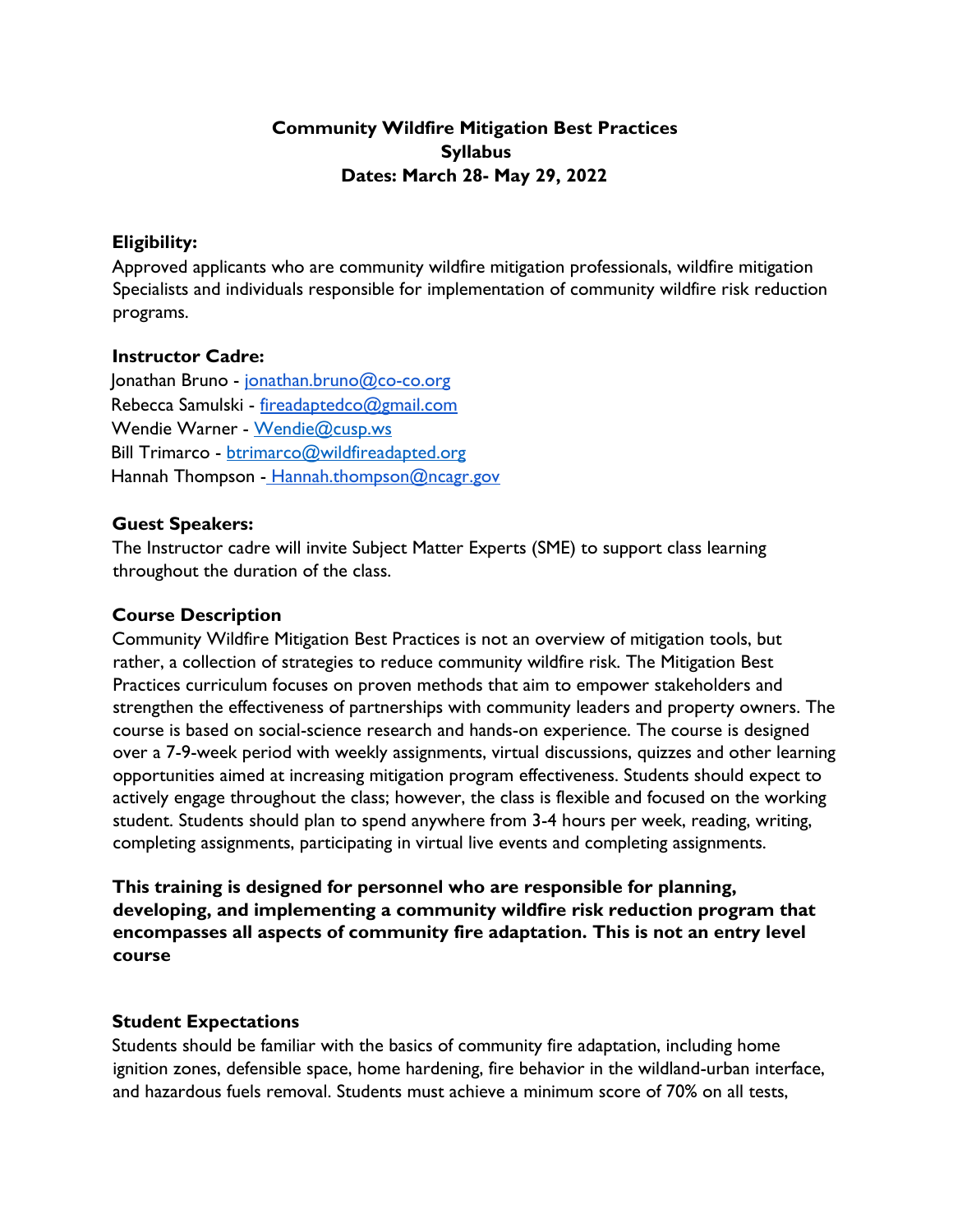complete prework, fully attend all modules, and participate in class to receive a certificate of completion.

### **Equity Statement**

The instructors are dedicated to establishing a learning environment that promotes diversity of the students including race, class, culture, religion, gender, sexual identity, and physical ability. It is important that this is a safe classroom environment. We will practice being generous and respectful members of our classroom community. Anyone noticing discriminatory behavior in this class, or who feels discriminated against, should bring it to the attention of the instructor immediately.

### **Virtual Live Events**

Throughout the class we will hold several Virtual Live Events. They will be optional but are a great chance to interact with your teachers and fellow students and learn from industry professionals. Virtual live events are held every Thursday at 4:00 Mountain Time. All Virtual Live events will be recorded.

# **Course Schedule (Subject to change)**

### **Week 1 - March 28 - April 3**

- **1. Introduction - Familiarize yourself with the classroom platform - Canvas and your fellow students**
	- a. Review syllabus
	- b. Complete introductory exercises
- **2. Virtual Live Event- Instructor and Student Introductions and expectations**

# **Week 2 - April 4 - 10**

#### **1. Module 1 - The National Mitigation Infrastructure**

- a. Reading Module document and Fire Management Today
- b. Watch video
- c. Respond to discussion questions

#### **2. Module 2 - Guiding Principles**

- a. Reading Module documents and Asset Mapping Toolkit
- b. Watch Video
- c. **Complete Mitigation Services Table DUE 11:59 PM MST April 10**
- d. Respond to discussion questions
- e. **Quiz DUE 11:59 PM MST April 10**
- **3. Virtual Live Event- Guiding Principles**

# **Week 3 - April 11 - 17**

**1. Module 3 - Community Engagement**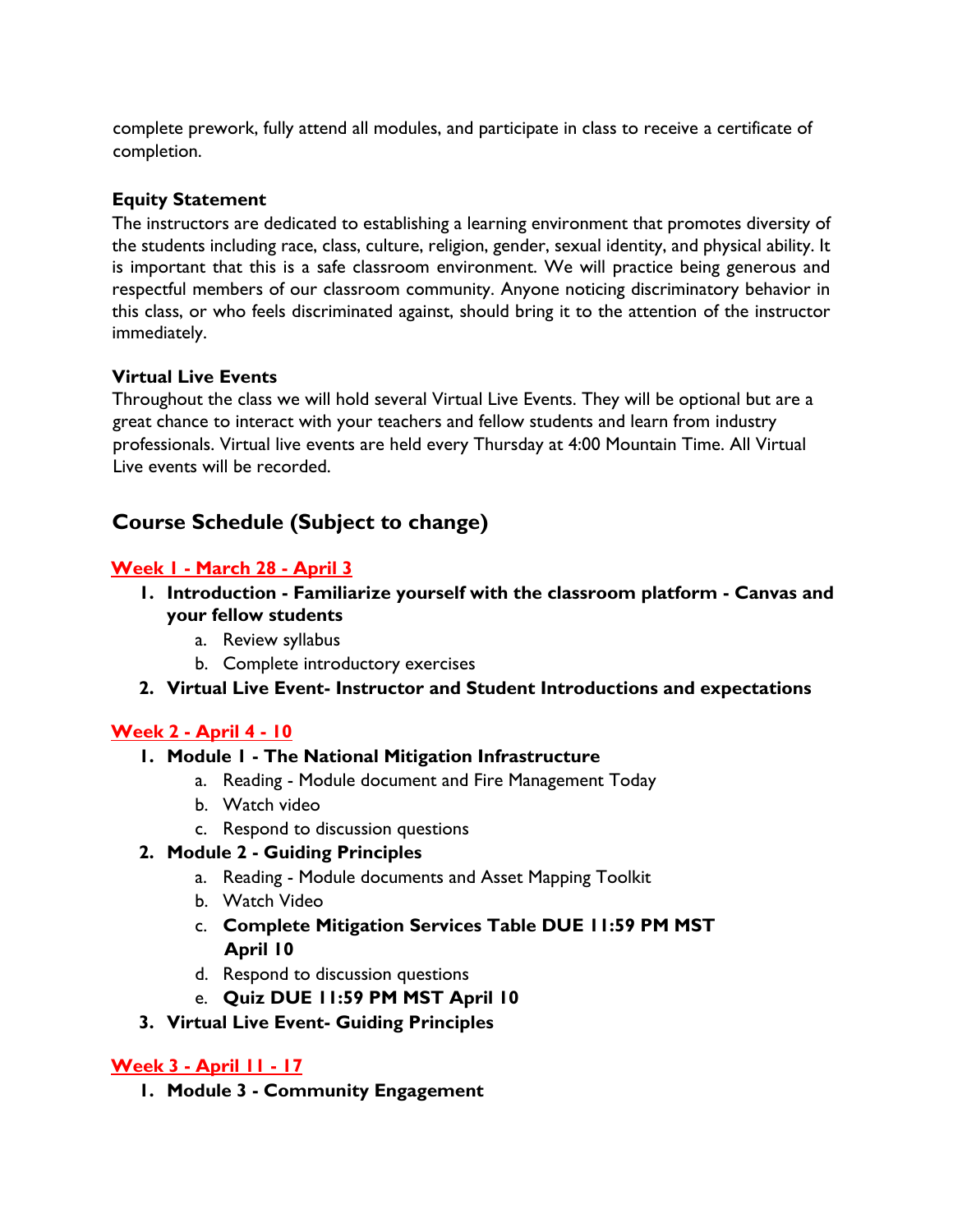- a. Reading Module document
- b. Watch videos
- c. Respond to discussion questions
- d. **Quiz DUE 11:59 PM MST April 17**
- e. **Assignment- 1-2 Page Paper DUE 11:59 PM MST April 17**
- **2. Virtual Live Event- TBD**

# **Week 4 - April 18 - 24**

# **1. Module 4 - Building and Maintaining Partnerships**

- a. Reading- Module Document, Community Toolbox
- b. Respond to discussion questions
- **2. Module 5 - Developing and Implementing Community Wildfire Protection Plans (CWPP)**
	- a. Reading Module Documents
	- b. Watch Video
	- c. **Assignment- Review a local CWPP- 1 to 2 page paper DUE 11:59 PM MST April 24**
	- d. Respond to discussion questions
	- e. **Quiz DUE 11:59 PM MST April 24**

### **3. Virtual Live Event- TBD**

# **Week 5 - April 25 - May 1**

- **1. Module 6 - Mitigation Funding**
	- a. Reading Module document
	- b. Watch Video
	- c. Respond to discussion questions
	- d. **Assignment- 1 to 2 page paper DUE 11:59 PM MST May 1**
- **2. Module 7 - Structure Hardening and Creating Defensible Space**
	- a. Reading Module Document
	- b. Watch video
	- c. **Assignment - Fire Brand exercise Due 11:59 PM MST May 1**
	- d. **Quiz DUE 11:59 PM MST May 1**
- **3. Virtual Live Event- TBD**

# **Week 6 - May 2 - May 8**

- **1. Module 8 - Landscape Fuels Treatment**
	- a. Reading- Module Document
	- b. Watch Video
	- c. **Assignment - Fuels Treatment Exercise DUE 11:59 PM MST May 8**
- **2. Module 9 - Home Site Visits**
	- a. Reading Module Document